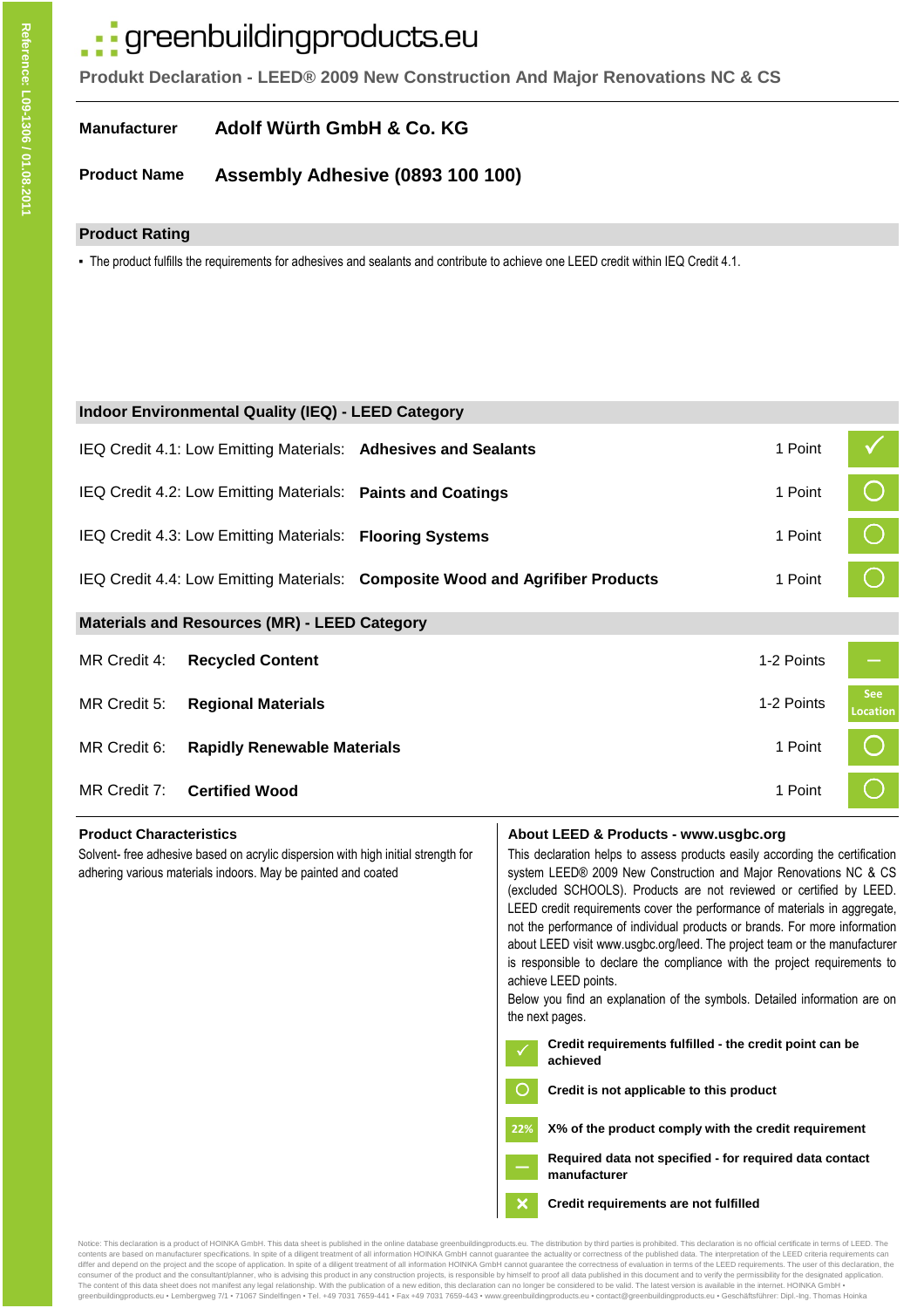# greenbuildingproducts.eu

**Produkt Declaration - LEED® 2009 New Construction And Major Renovations NC & CS**

#### **Manufacturer Adolf Würth GmbH & Co. KG**

**Product Name Assembly Adhesive (0893 100 100)**

### **IEQ Credit 4.1: Low Emitting Materials: Adhesives and Sealants (1 Point)**

#### **Intent**

Reduce the quantity of indoor air contaminants that are odorous, irritating and/or harmful to the comfort and well-being of installers and occupants caused by adhesives and sealants applied on site.

#### **Requirement**

All adhesive, sealants and sealant primers used on the interior of the building (defined as inside of the weatherproofing system and applied on-site) must comply shall comply with the VOC content limits of the following:

- SCAQMD Rule #1168 (effective date of July 1, 2005 and rule amendment date of January 7, 2005),
- Aerosol Adhesives must comply with Green Seal Standard for Commercial Adhesives GS-36 requirements in effect on October 19, 2000.

### **IEQ Credit 4.2: Low Emitting Materials: Paints and Coatings (1 Point)**

#### **Intent**

Reduce the quantity of indoor air contaminants that are odorous, irritating and/or harmful to the comfort and well-being of installers and occupants caused by paints and coatings applied on site.

#### **Requirement**

Paints and coatings used on the interior of the building (defined as inside of the weatherproofing system and applied on-site) must comply with the VOC content limits of the following:

- Green Seal Standard GS-11, Paints Edition, May 20, 1993,
- Green Seal Standard GC-03, Anti-Corrosive Paints, Second Edition, January 7, 1997, and

▪ South Coast Air Quality Management District (SCAQMD) Rule 1113, Architectural Coatings, rules in effect on January 1, 2004.

#### **Detailed Rating**

| No | <b>Product Name</b>                 | <b>Manufacturer</b>          | Related<br>Credit        | <b>Product Type</b>                                          | <b>VOC-Content</b><br><b>Product</b><br><b>Allowable</b> |           | <b>Contribution of Product</b>                                        |  |
|----|-------------------------------------|------------------------------|--------------------------|--------------------------------------------------------------|----------------------------------------------------------|-----------|-----------------------------------------------------------------------|--|
| A1 | Assembly Adhesive (0893<br>100 100) | Adolf Würth GmbH<br>& Co. KG | <b>IEQ Credit</b><br>4.1 | Multipurpose<br>construction adhesives<br>(SCAQMD Rule 1168) | 70g/l                                                    | $<$ 20q/l | The product fulfills the<br>requirements for adhesives &<br>sealants. |  |

Notice: This declaration is a product of HOINKA GmbH. This data sheet is published in the online database greenbuildingproducts.eu. The distribution by third parties is prohibited. This declaration is no official certifica contents are based on manufacturer specifications. In spite of a diligent treatment of all information HOINKA GmbH cannot guarantee the actuality or correctness of the published data. The interpretation of the LEED criteri consumer of the product and the consultant/planner, who is advising this product in any construction projects, is responsible by himself to proof all data published in this document and to verify the permissibility for the The content of this data sheet does not manifest any legal relationship. With the publication of a new edition, this declaration can no longer be considered to be valid. The latest version is available in the internet. HOI greenbuildingproducts.eu ▪ Lembergweg 7/1 ▪ 71067 Sindelfingen ▪ Tel. +49 7031 7659-441 ▪ Fax +49 7031 7659-443 ▪ www.greenbuildingproducts.eu ▪ contact@greenbuildingproducts.eu ▪ Geschäftsführer: Dipl.-Ing. Thomas Hoinka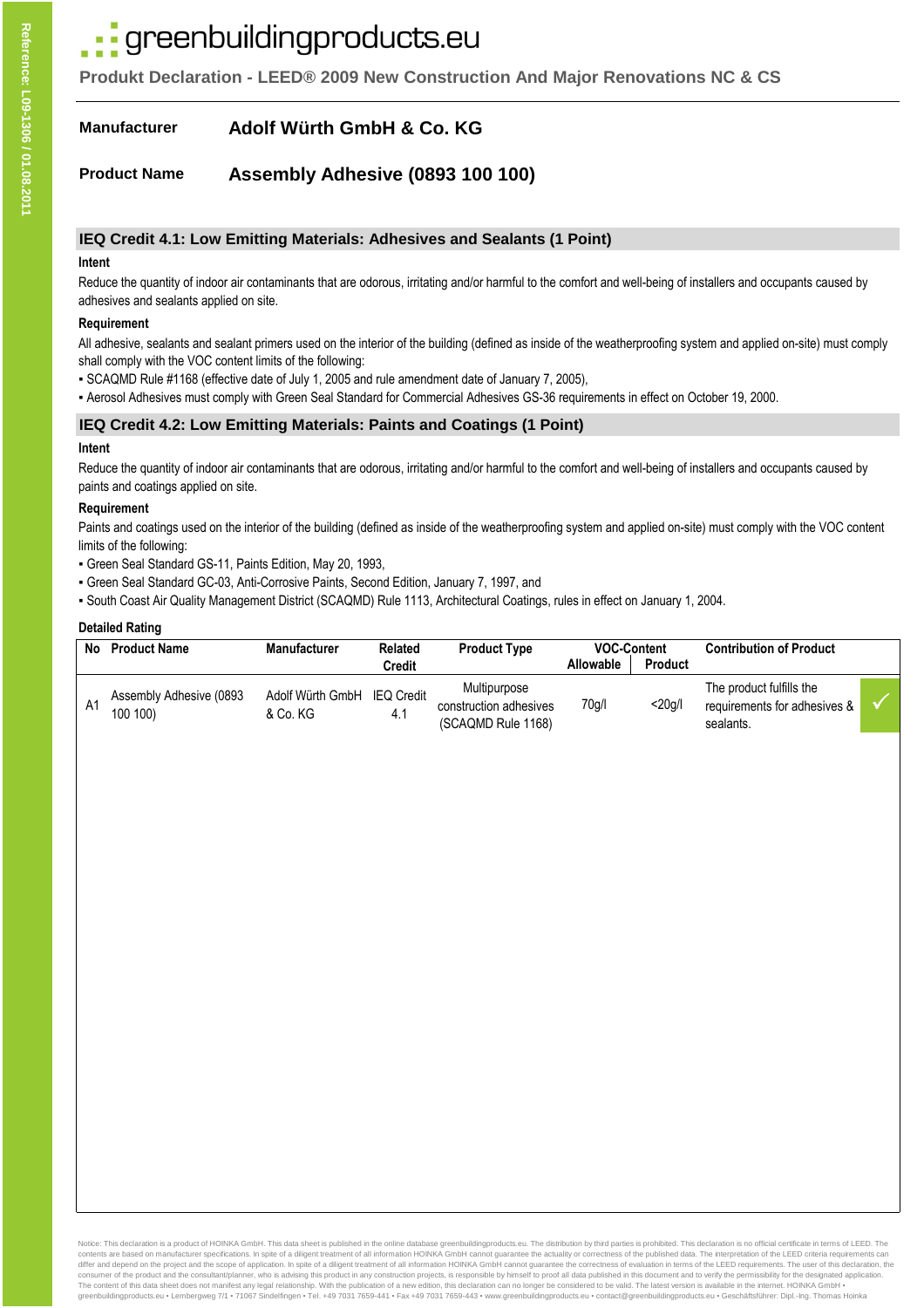# · greenbuildingproducts.eu

**Produkt Declaration - LEED® 2009 New Construction And Major Renovations NC & CS**

**Manufacturer Adolf Würth GmbH & Co. KG**

**Product Name Assembly Adhesive (0893 100 100)**

### **MR Credit 4: Recycled Content (1-2 Points)**

#### **Intent**

To increase demand for building products that incorporate recycled content materials, thereby reducing impacts resulting from extraction and processing of virgin materials.

#### **Requirement**

Use materials with recycled content\* such that the sum of post-consumer\*\* recycled content plus one-half of the pre-consumer\*\*\* content constitutes at least 10%/20% (based on cost) of the total value of the materials in the project.

The minimum percentage materials recycled for each point threshold is as follows:

▪ 10% Recycled Content -> 1 Point

▪ 20% Recycled Content -> 2 Points.

Recycled content is defined in accordance with the International Organization of Standards document, ISO 14021 — Environmental labels and declarations — Self-declared environmental claims (Type II) environmental labeling).

\*\* Postconsumer material is defined as waste material generated by households or by commercial, industrial and institutional facilities in their role as end-users of the product, which can no longer be used for its intended purpose.

\*\*\* Preconsumer material is defined as material diverted from the waste stream during the manufacturing process. Reutilization of materials (i.e., rework, regrind or scrap generated in a process and capable of being reclaimed within the same process that generated it) is excluded.

#### **Detailed Rating**

| No | <b>Product Name</b>                 | <b>Manufacturer</b>          | <b>Recycled Content</b><br>Post- | Pre-             | <b>Contribution of Product</b> |  |
|----|-------------------------------------|------------------------------|----------------------------------|------------------|--------------------------------|--|
|    |                                     |                              | <b>Consumer</b>                  | Consumer         |                                |  |
| A1 | Assembly Adhesive (0893<br>100 100) | Adolf Würth GmbH<br>& Co. KG | Not<br>specified                 | Not<br>specified | No recycled content specified. |  |

Notice: This declaration is a product of HOINKA GmbH. This data sheet is published in the online database greenbuildingproducts.eu. The distribution by third parties is prohibited. This declaration is no official certifica contents are based on manufacturer specifications. In spite of a diligent treatment of all information HOINKA GmbH cannot guarantee the actuality or correctness of the published data. The interpretation of the LEED criteri consumer of the product and the consultant/planner, who is advising this product in any construction projects, is responsible by himself to proof all data published in this document and to verify the permissibility for the greenbuildingproducts.eu • Lembergweg 7/1 • 71067 Sindelfingen • Tel. +49 7031 7659-441 • Fax +49 7031 7659-443 · www.greenbuildingproducts.eu • contact@greenbuildingproducts.eu • Geschäftsführer: Dipl.-Ing. Thomas Hoinka